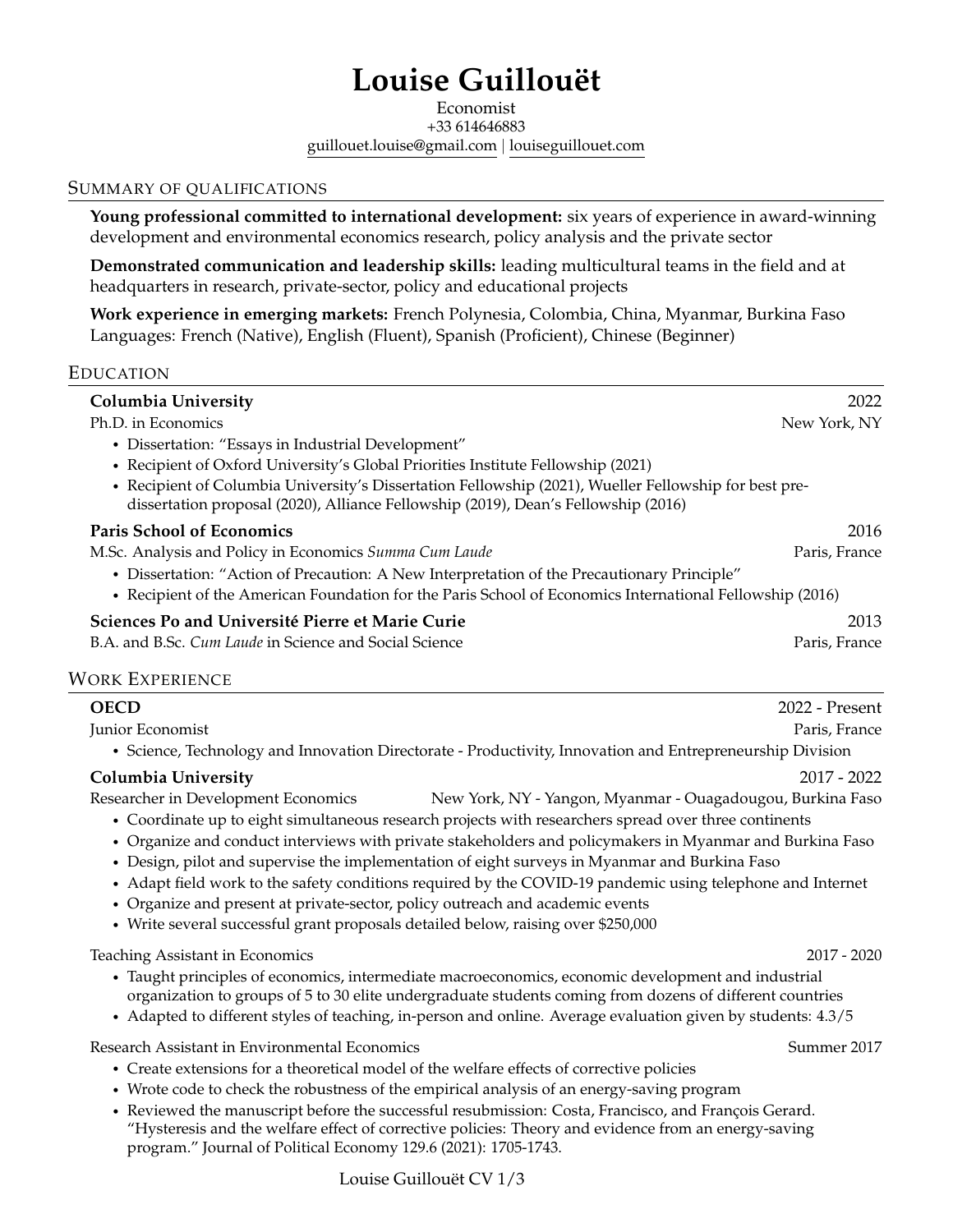### **ENGIE - Strategy department** March 2015 – August 2015

- Researched topics such as the future of gas, customer-centricity and franchising in the context of the company's shift from a fossil fuel major to a leader of the energy and environmental transition
- Wrote reports for the board of directors of the company and other stakeholders of the global energy industry

# **NERA Economic Consulting - Environment, Energy and Networks** September 2014 – February 2015 Economic analyst Paris, France

- Quantified the economic impact of the EU Emissions Trading System on the local and global cement industry and proposed policy adjustments
- Valued the high-stake, high-uncertainty acquisition of a rare gas tract
- Designed presentations and presented to clients up to the board of directors

# **French Treasury - Regional Economic Service in China** June 2014 – August 2015

- Conducted a study and wrote a report about regional and national policies supporting innovation
- Organized and conducted interviews with dozens of private-sector leaders and policymakers

# **Paris School of Economics February 2014 – May 2014**

Research Assistant in African Economic History Paris, France

- Designed a search strategy to retrieve new information from the French National Archives about historical income distribution in the former French colonies
- Created a unique dataset which lead to a publication: Alvaredo, Facundo, Denis Cogneau, and Thomas Piketty. "Income inequality under colonial rule evidence from French Algeria, Cameroon, Tunisia, and Vietnam and comparisons with British colonies 1920–1960." Journal of Development Economics (2021): 102680.

**AIESEC** July 2013 – July 2013

- Project Officer **Cartagena, Colombia** 
	- Organized a team of 10 people from different countries to organize engaging events for students
	- Engaged with leaders of a local Colombian school to improve management practices and raise funds

# **Progressive Policy Institute** And The *Progressive Policy Institute* And *January 2013 – May 2013*

Policy Analyst Washington, DC

- Analyzed health and environmental policy proposals under discussions at the U.S. Congress
- Wrote notes and presentations for private-sector stakeholders and policymakers

### RESEARCH PAPERS

# **The Demand Side of Firm Growth: Evidence from Mexico**

- Analyze big data to identify the barriers that prevent Mexican firms from introducing new goods
- Design a model of consumer learning under uncertainty, suggesting transparency policies could contribute to private-sector growth and local job creation

# **Language Barriers in Multinationals and Knowledge Transfers** *Submitted*

with Amit Khandelwal, Rocco Macchiavello and Matthieu Teachout

- Design a model of multinationals' organization to explain the low level of on-the-job training
- Test the model in two experimental protocols, including a Randomized Controlled Trial where we randomly offered a free English training to half of 298 employees working for foreign firms in Myanmar
- Evaluate the benefit of a policy subsidizing language training in generating human capital growth

### **Precaution, Information and Time-inconsistency: On the Value of the Precautionary Principle** with David Martimort

- Design a model describing technologies that are profitable economically but pose environmental threats
- Compute the optimal policy paths depending on the regulator's ability to commit

# **The Unequal Gains from Entry at the Top: Estimating the Whole Foods Effect**

- Analyze big data to estimate the causal effect of gentrification on low-income residents' welfare
- Design a model to think about what policy actions could mitigate these negative impacts

Research officer Shanghai, China and Shanghai, China and Shanghai, China and Shanghai, China and Shanghai, China and Shanghai, China and Shanghai, China and Shanghai, China and Shanghai, China and Shanghai, China and Shang